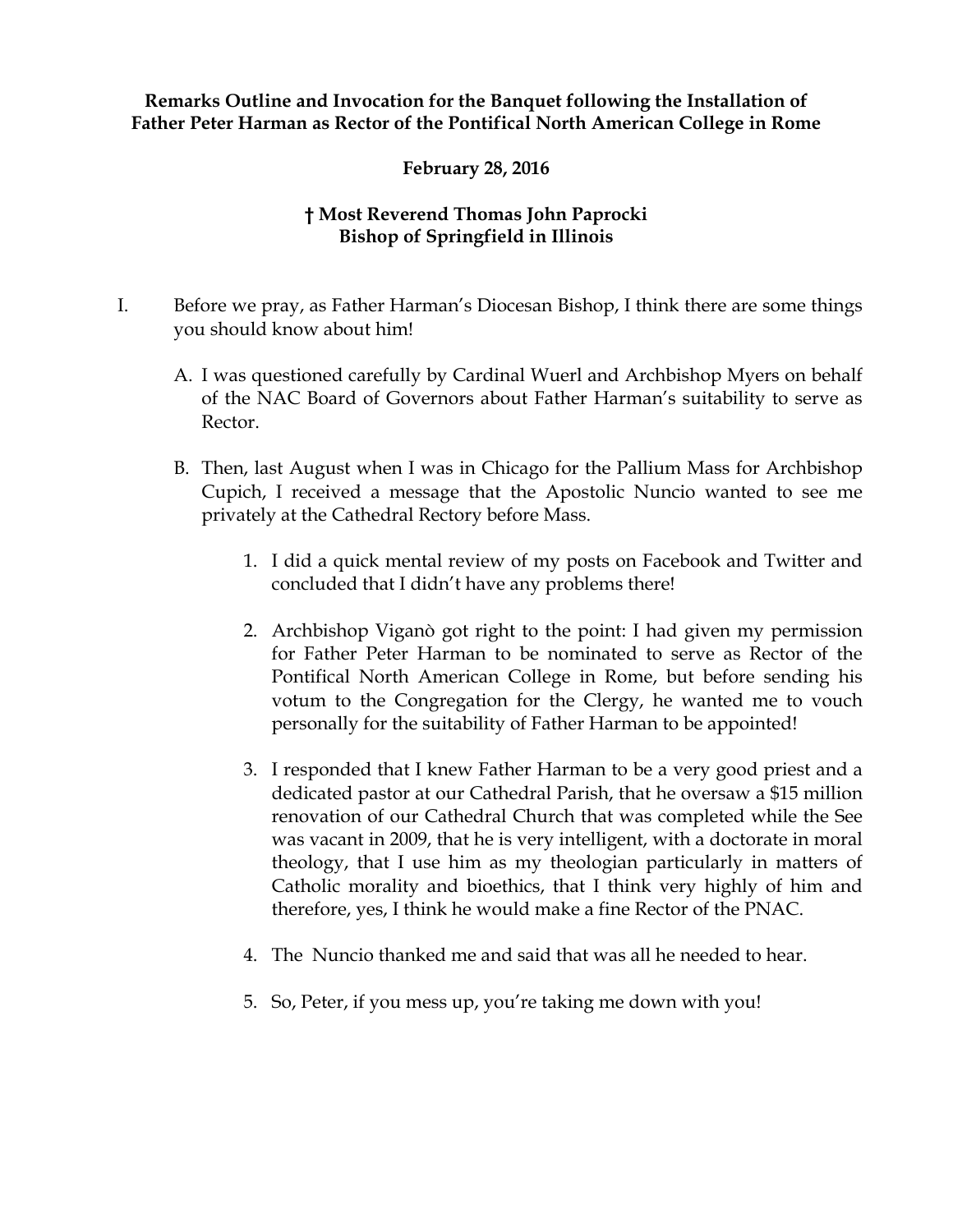- II. Speaking of messing up, let me tell you about the time Father Harman came running up to my room, very animated about something.
	- A. It was just before New Year's Day, and I had been in the diocese about six months, having been installed the previous June.
	- B. He said, "Bishop, *mea culpa, mea culpa, maxima culpa*, I've done something stupid." I tried to be compassionate and said, "What is it, Peter?"
	- C. He replied, holding the new parish bulletin hot off the press, "Well, I confess to cutting and pasting my column in the Cathedral Bulletin from my New Year's message that I wrote last year and it's already been printed, so it's too late to change it."
	- D. I felt relieved and said something like, "Oh, that's not so bad. Most people probably won't even notice that you cut and pasted the same message."
	- E. He said, "I'm not so sure you'll feel that way after you read it." So he handed me the bulletin and I read, "Dear Cathedral Parishioners, As we begin a New Year, we will be praying for many things. At the top of the list, we pray that the Holy Spirit will guide the Pope to send us a new bishop very soon!"
	- F. Some advice: after Archbishop Viganò retires, be careful what you cut and paste about praying for a new Apostolic Nuncio!
	- G. The moral of the story is: if you mess up, tell the bishop yourself as soon as possible so he doesn't hear it from someone else first!
- III. In a more positive vein, let me tell you what a good person and fine priest your new Rector is.
	- A. He was born in Quincy, Illinois. The person who gave birth to him is here and we all owe a big debt of gratitude to Mrs. Betty Harman!
	- B. Father Harman's Dad is deceased, but we are also grateful to him as well as Mrs. Harman for having instilled such a deep love for the Lord and for His Church in their son. May he rest in peace.
	- C. Quincy is called the "Gem City." Father Harman has a heart of gold, so our diocese is sharing with all of you one of our gems! I give you a pastor, a priest who thinks as a pastor, serves as a pastor, and loves as a shepherd cares for his flock.